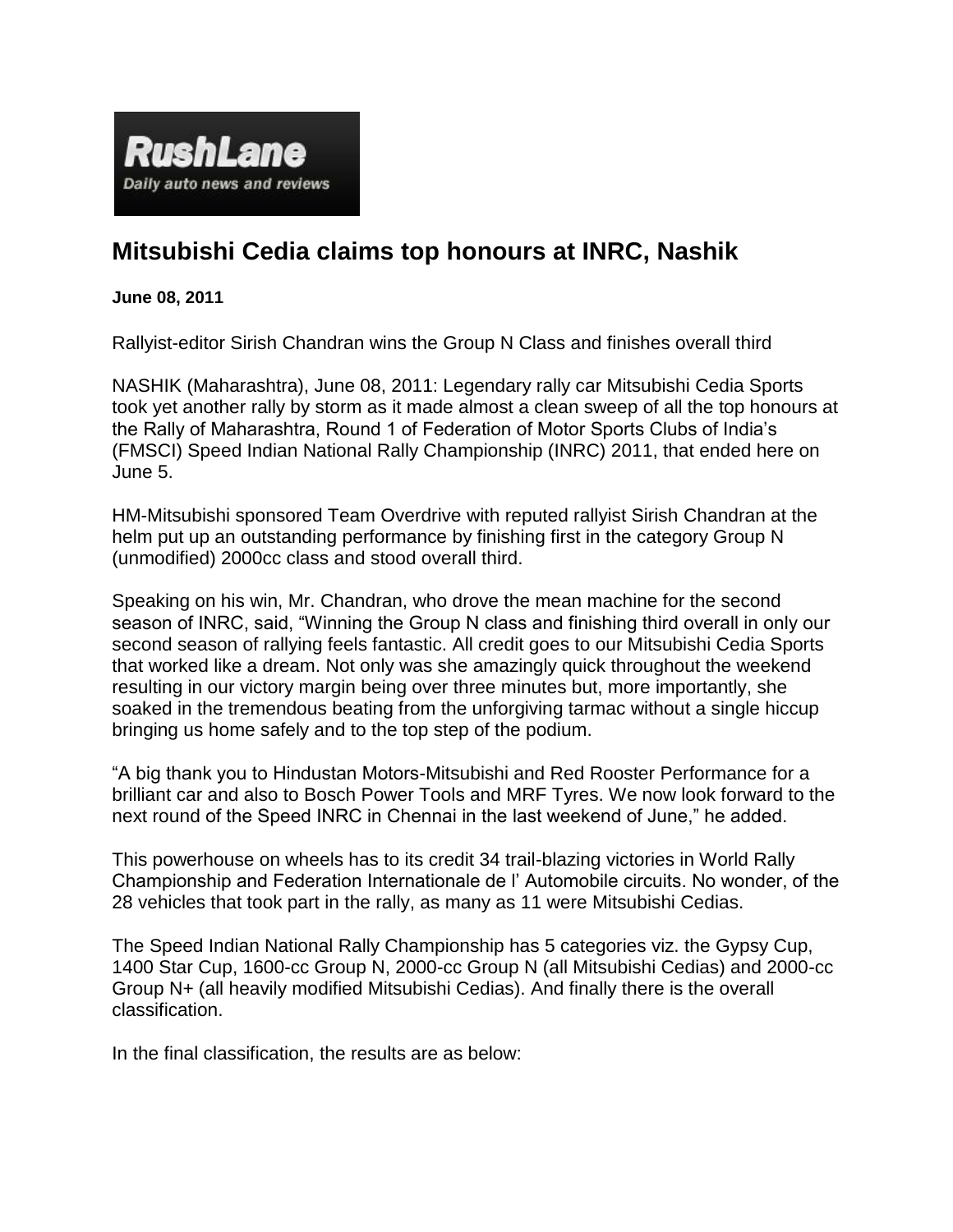- 1. Gaurav Gill / Musa Sherif (MRF) (Mitsubishi Cedia Group N+) 1:20:34.0
- 2. Lohitt Urs / PVS Murthy (MRF) (Mitsubishi Cedia Group N+) 1:28:17.0
- 3. Sirish Chandran / Nikhil Pai (OVERDRIVE) (Mitsubishi Cedia Group N) 1:31:17.0

### 2000cc Group N

- 1. Sirish Chandran / Nikhil Pai 1:31:17.0
- 2. Shailender Hegde / Prajval Pai 1:34:18.0
- 3. Rahul Kanthraj / Vivek Bhatt 1:34:41.0

### About Mr. Sirish Chandran

As Editor of OVERDRIVE magazine, Mr. Chandran has tested every car and bike launched in India over the past 13 years. A mechanical engineer with post-graduation in financial management, Mr. Chadran is a passionate motorsport buff and was instrumental in launching India's first motorsport magazine, Grand Prix, in 2006. He has also competed in many races and rallies, registering class victories on debut in the grueling Raid-de-Himalaya and Desert Storm rallies and finishing third in the Speed INRC Group N championship with three podiums in four rallies on debut.

Mr. Chandran"s views and opinions on motoring have appeared in mainstream newspapers, websites and the electronic media including Forbes India, Forbes Life, GQ India, Hindustan Times, DNA and the Sunday Times, London. He has served on the jury panel of the OVERDRIVE Awards for the past nine years. He is a founding member of the Indian Car of the Year and founding chairman of the Indian Motorcycle of the Year awards.

Mr. Chandran is the lead anchor of the OVERDRIVE show on CNBC-TV18 and CNN-IBN, a show that has bagged the prestigious National Television Award for the best automotive show in English for the past two years running. Over the past three years, he has been instrumental in making OVERDRIVE India"s largest and most influential automotive media brand.

## About INRC

The FMSCI"s Indian National Rally Championship (INRC) pits cars and drivers in a series of three-day events against some of the toughest and most varied conditions in the country over surfaces ranging from smooth tarmac to boulder-strewn rocky tracks.

Unsurprisingly, the series is widely regarded as the most challenging motor sport competition in the country. It was established in its current format in 1999. Drivers and manufacturers will battle it out for the annual drivers' and manufacturers' championship trophies in the three-day event starting from June 3, 2011.

The INRC is now firmly established as the only premier championships in Indian car rallying. The quality of events and the level of competition continue to grow from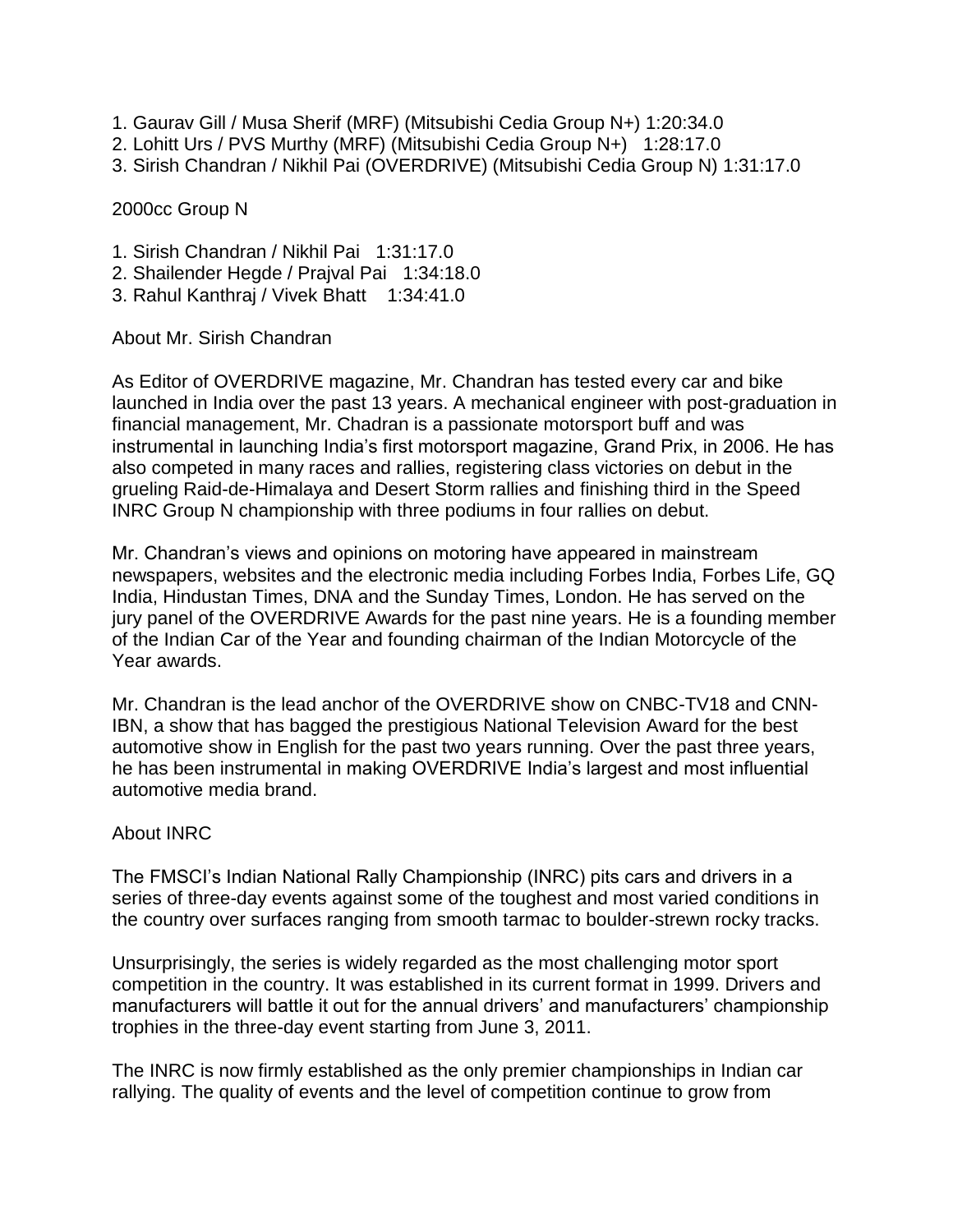strength to strength. Top drivers from across the country battle it out through the season to be crowned the "Indian National Rally Champion". No wonder, the INRC circuit has produced winning drivers in the Asia-Pacific Rally Championship (APRC) and is, this year, hosting the first Indian in the Production – World Rally Championship (P-WRC), the pinnacle of world rallying.

### About Hindustan Motors-Mitsubishi

Mitsubishi Motors Corporation ventured into the Indian market through its association with Kolkata-headquartered Hindustan Motors Limited, India's pioneering automobile manufacturing company, in 1998 to form HM-Mitsubishi Motors and launched the wellaccepted Lancer in India. Over the years, HM-Mitsubishi has launched other products in the Indian market including the Pajero, Cedia, Montero, Outlander and Evo X.

Hindustan Motors Limited, over the years, has equipped itself with state-of-the-art facilities for the production of a range of passenger cars. Hindustan Motors Limited"s manufacturing facilities are situated in Uttarpara (West Bengal), Pithampur (Madhya Pradesh) and Tiruvallur (Tamil Nadu). Hindustan Motors functions with a commitment to core values such as quality, safety and environmental care, combined with customeroriented total solutions.

HM-Mitsubishi currently has 53 customer touch points across India including key cities like Chennai, Mumbai, Bangalore, Delhi, Ahmedabad, Pune, Hyderabad and Kolkata.

Mitsubishi Cedia Sports" performance highlights

Engine: Powered by the refined and responsive 2.0-liter petrol engine with advanced electronically-controlled multi-point fuel injection system.

Transmission: Five-speed manual gear box with optimized gear ratios and synchronizers offers complete control and provides superior shift feel. Higher ground clearance, stiff chassis and superior and well-weighted suspension are ideal for Indian road conditions.

Rally-proven suspension system with front McPherson struts and a rear multi-link system offers additional stability and control especially when accelerating into corners.

Easy manoeuverability with minimum turning radius of 4.9 m that is ideal for getting out of tight spots or squeezing into one.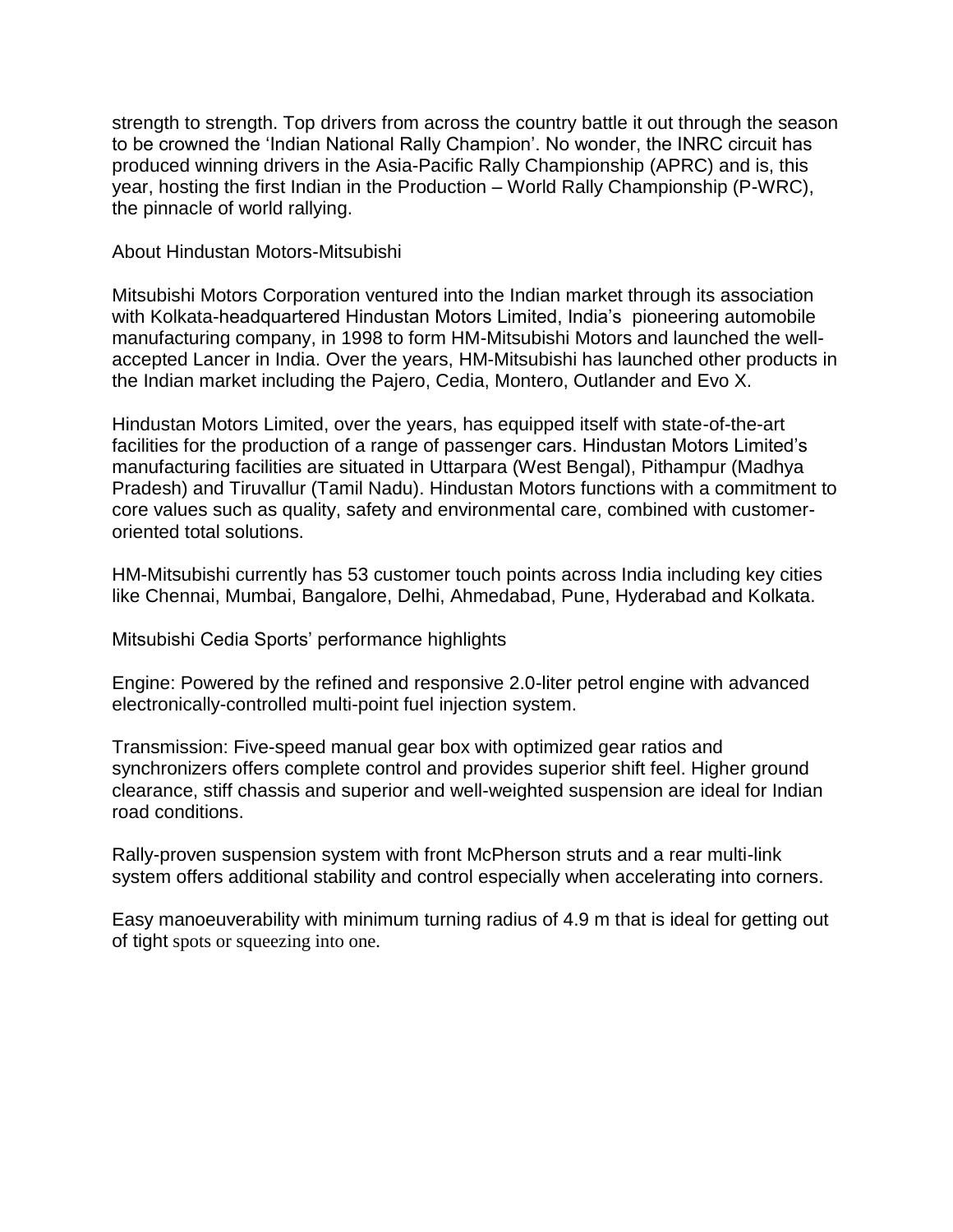